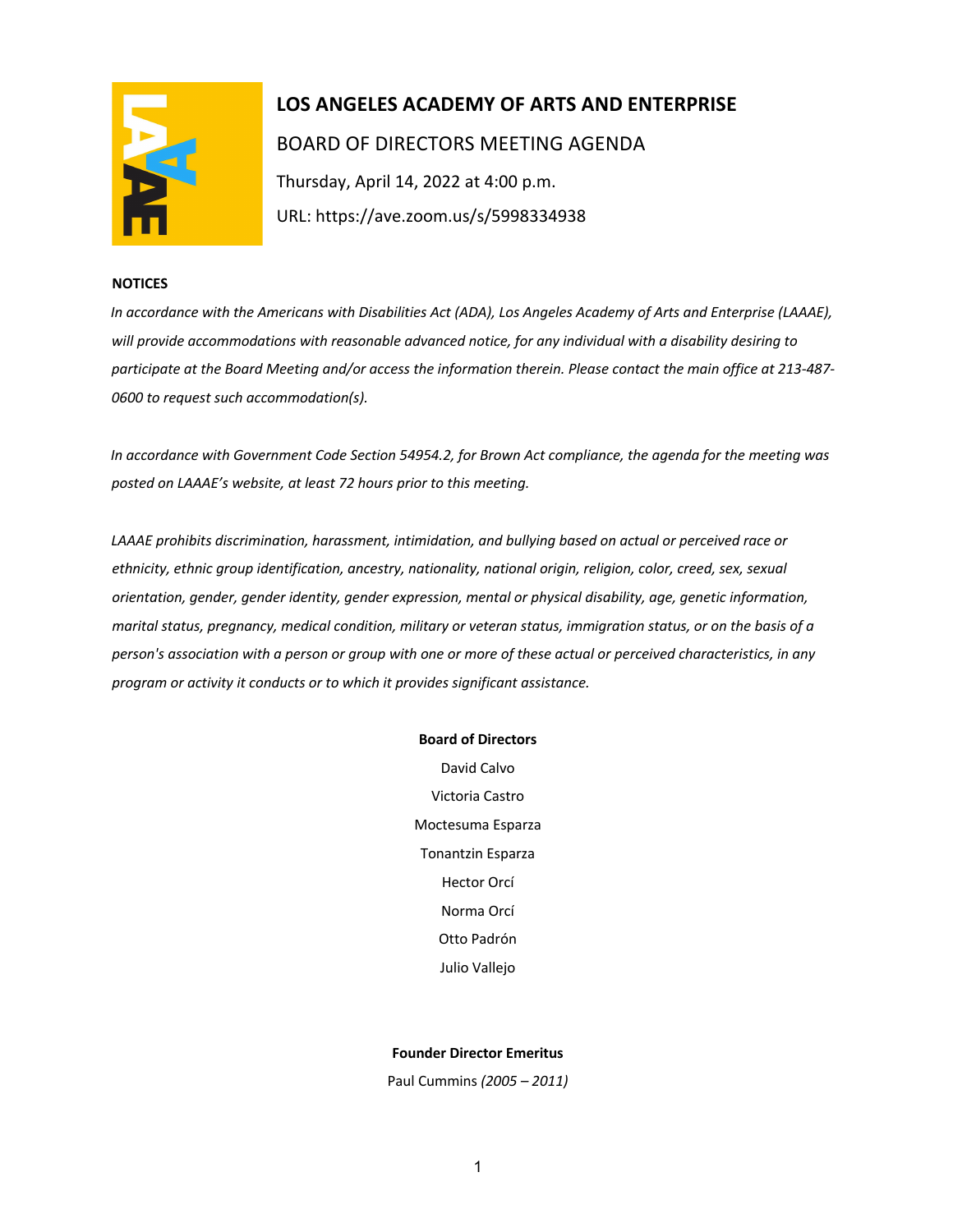# **AGENDA**

- 1. Welcome Call to Order Roll Call Establish Quorum *(Action Item)*
- 2. Approval of Agenda *(Action Item)*
- 3. Adoption of Board Findings Pursuant to Government Code Section 54953(e)(1)(A).

Pursuant to Government Code Section 54953(e)(1)(A), the Governing Board finds as follows:

(1) a state of emergency exists in California (Proclamation of State of Emergency declared March 4, 2020) related to COVID-19; and (2) the County of Los Angeles Department of Public Health currently recommends measures to promote social distancing (LADPH Reducing Risk Guidance dated September 22, 2021.) Therefore, the Governing Board may conduct this meeting via teleconference pursuant to Government Code Section 54953(e).

- 4. Public Comment on Agenda or Non-Agenda Items *(Non-Action Item)*
- 5. Approval of Previous Meeting Minutes for March 10, 2022 *(Action Item)*
- 6. Consent Agenda *(Action Item)*
	- a. Gaggle Contract
	- b. La Opinion Advertising Agreement
	- c. Description of Services Ordered and Certification Form 471
	- d. CharterSafe California Charter Schools Joint Powers Authority (CCSJPA) ByLaws Amended 02.16.2022
	- e. Retail Food Official Inspection Report
	- f. LEC School-Based Medi-Cal Administrative Activities (SMAA) Random Moment Summary Invoice
	- g. Perkins Grant Award Notification
	- h. California Coastal Commission Whale Tail Standard Grant Agreement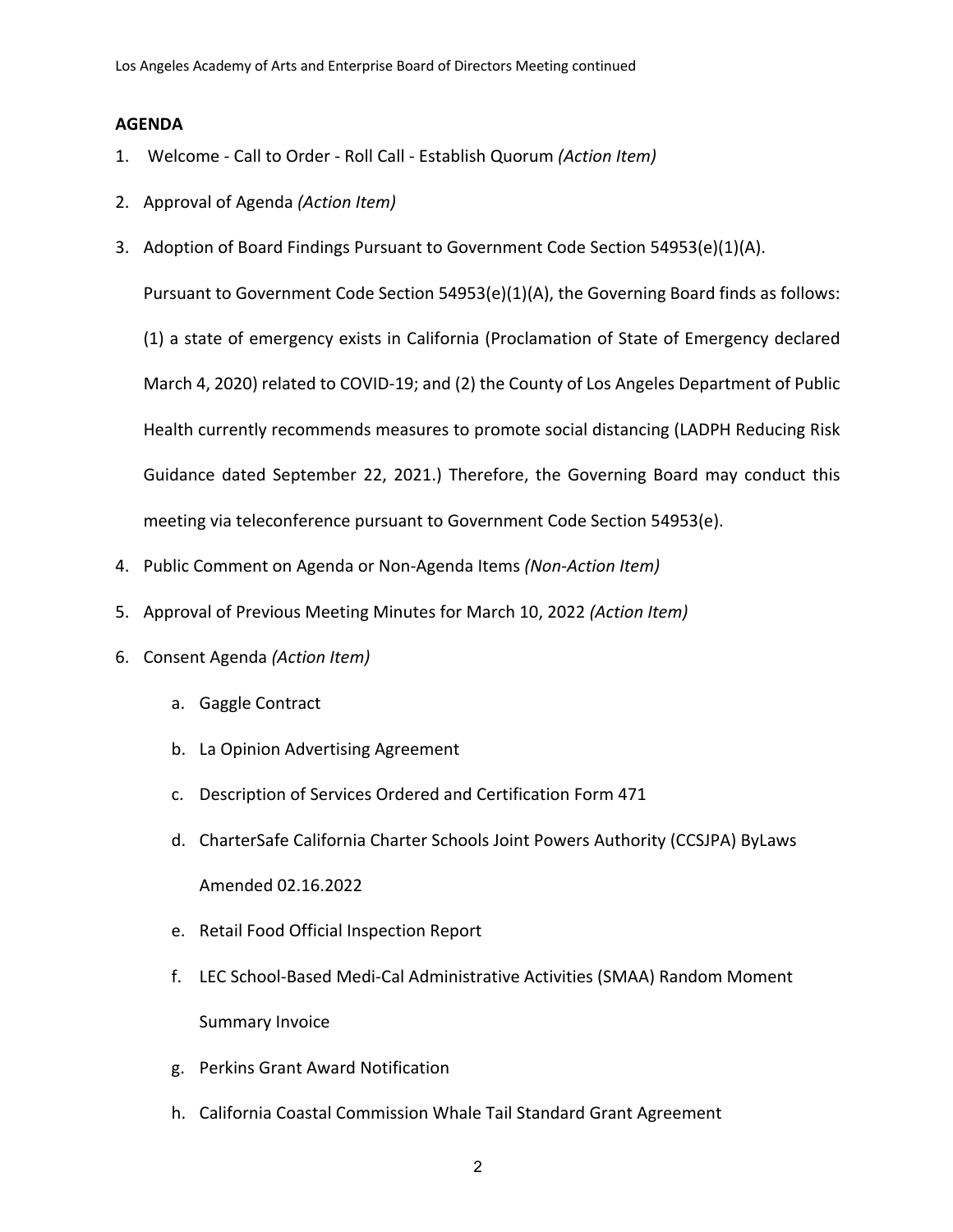- i. Statement of Information
- 7. New Business *(Action Items)*
	- a. Approval of Financial Reports
		- i. Balance Sheet (February 2022)
		- ii. Income Statement (February 2022)
		- iii. Budget to Actuals (February 2022)
		- iv. Cash Flow (February 2022)
		- v. Check Register (February 2022)
		- vi. Bank Reconciliations (February 2022)
	- b. Adoption of A-G Improvement Grant Plan
- 8. Principal Update *(Non-Action Items)*
	- a. Enrollment Update
	- b. Academic Update
	- c. Arts Update
	- d. Professional Development and Legislative Update
	- e. Students of the Month
- 9. Stakeholder Update *(Non-Action Item)*
- 10. Announcements *(Non-Action Item)*
- 11. Closed Session *(Action Items)*
	- a. Conference with Legal Counsel Existing Litigation (Government Code §

54956.9(d)(1).)